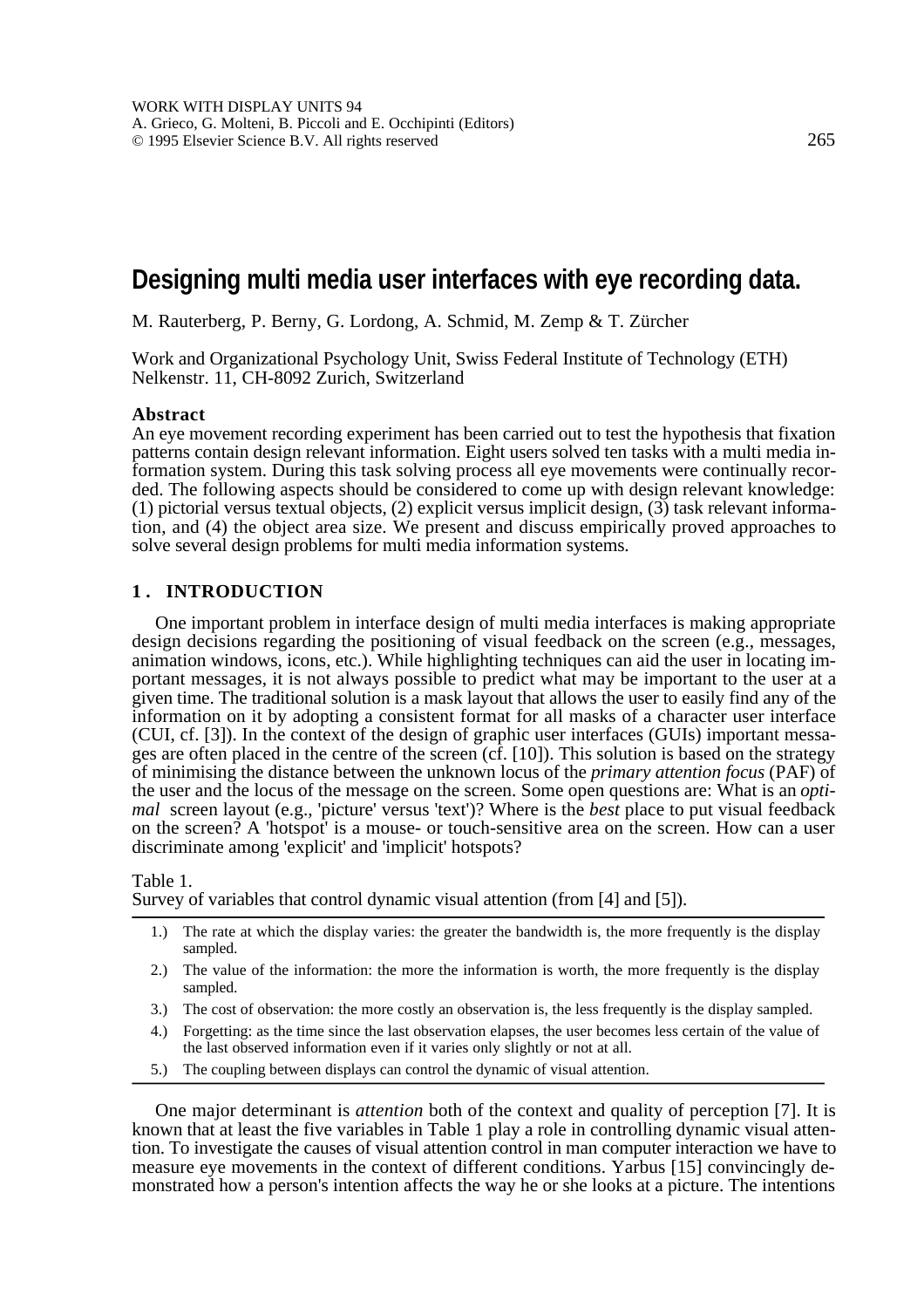or strategies governing fixation patterns are under the voluntary control of subjects. One strategy choice available to subjects when they have limited time to look at a picture is wether to make many brief eye fixations, or fewer but longer-duration eye fixations. Graf et al [6] could show the interdependencies between training, fixation-time, and task complexity.

To determine the point of visual attention, several studies measured eye movements. There are much unsolved problems to correlate eye movements with higher psychological processes. But, 'eyes as output' are one of the best empirical sources. Kahneman [8] distinguishes three types of eye movements that correlate with mental processes: (1) Spontaneous looking, (2) task-relevant looking, and (3) looking is a function of the changing orientation of thought. Thus, the location where a person is looking provides a ready prima facie index of what they are interested in, where they are going visually to gain needed or wanted information, and their overall cognitive set.

We try to test the hypothesis that fixation patterns give us design relevant information. To do this we carried out an eye movement recording experiment. One plausible assumption is that the visual focus measured with eye movement recording can be controlled by popping up windows and boxes at several positions on a screen. Another plausible assumption is that all fixations are concentrated on average at specific areas of the screen. To investigate the orienting process on the change of the fixation patterns we analyse the eye fixation pattern in two different situations: (a) place of first fixation on a screen, and (b) place of second and third fixation on a screen.

#### **2 . EMPIRICAL VALIDATION**

## **2 . 1 Method**

**Subjects:** A total of 8 subjects participated. Group A consists of 4 men with the average age 25.0  $\pm$  1.1 years. Group B consists of 4 men with the average age 26.8  $\pm$  3.1 years. All subjects were students working as a probationer at the German enterprise DORNIER Inc.

**Experimental setting:** We used the eye tracking system (ETS, accuracy  $\leq 1^{\circ}$ ) of DOR-NIER Inc. The subject sat in a normal distance (30"-50") in front of a computer screen (17") without any contact to the eye recording measurement unit (pupil/corneal reflection method based on infrared illuminated eye images).

**Material:** The experiment was run on a PC (Olivetti M386) with colour screen (VGA, 17"). The standard Windows 3.0 environment with a multi media information system of a German bank association was used. The original version was developed by the German multi media software house ADI Inc. in Karlsruhe. This version consists of 62 different screens (masks) with on average  $11.6 \pm 5.1$  objects per screen (number of all objects is 721). The second version of this multi media system was redesigned and programmed at our usability laboratory. This version consists of 51 different screens (masks) with on average  $13.2 \pm 4.9$  objects per screen (number of all objects is 672). Due to the fact that the original interface version and the adopted version differ in the dialog structure and not primarily in the screen layout, we will present results only of four screens of the original version (see Figure 1, 2, 3, and 4).

**Tasks:** Subjects were instructed to solve 10 tasks: (1) Search a house for a price of 450,000.– DM. (2) Who is responsibly for the sales talk about an estate? (3) Where is the office of this person located in the building? (4) To buy the house you need a mortgage. Where can you get this? (5) Where can you get information about buying and selling of securities? (6) The bank offers different events of entertainment. You have a free day (April, 7th, 1993). Which events are offered? (7) You have not enough cash and you are nearby the main station. Where is the next cash service? ('Hbf.' is an abbreviation of the German word 'Hauptbahnhof' -- 'main station' in English; c.f. Figure 4) (8) Where is the cash counter located in the building? (9) Which spectrum of services are available at the cash service desk? (10) Look for the next estate, which you can find?

**Procedure:** Factor A is the 'object type' ('picture' versus 'text'; all objects with more than two ASCII symbols are 'text objects', except the picture with title of screen 3; see Figure 1, 2, 3, and 4). Factor B is the 'design type' of each object ('explicit' versus 'implicit' design; e.g. hot spots like buttons have explicit design, all other hotspots (e.g., logo, picture, signs) have an implicit design; see [12]). Factor C is the 'task relevant information' of each object ('relevant'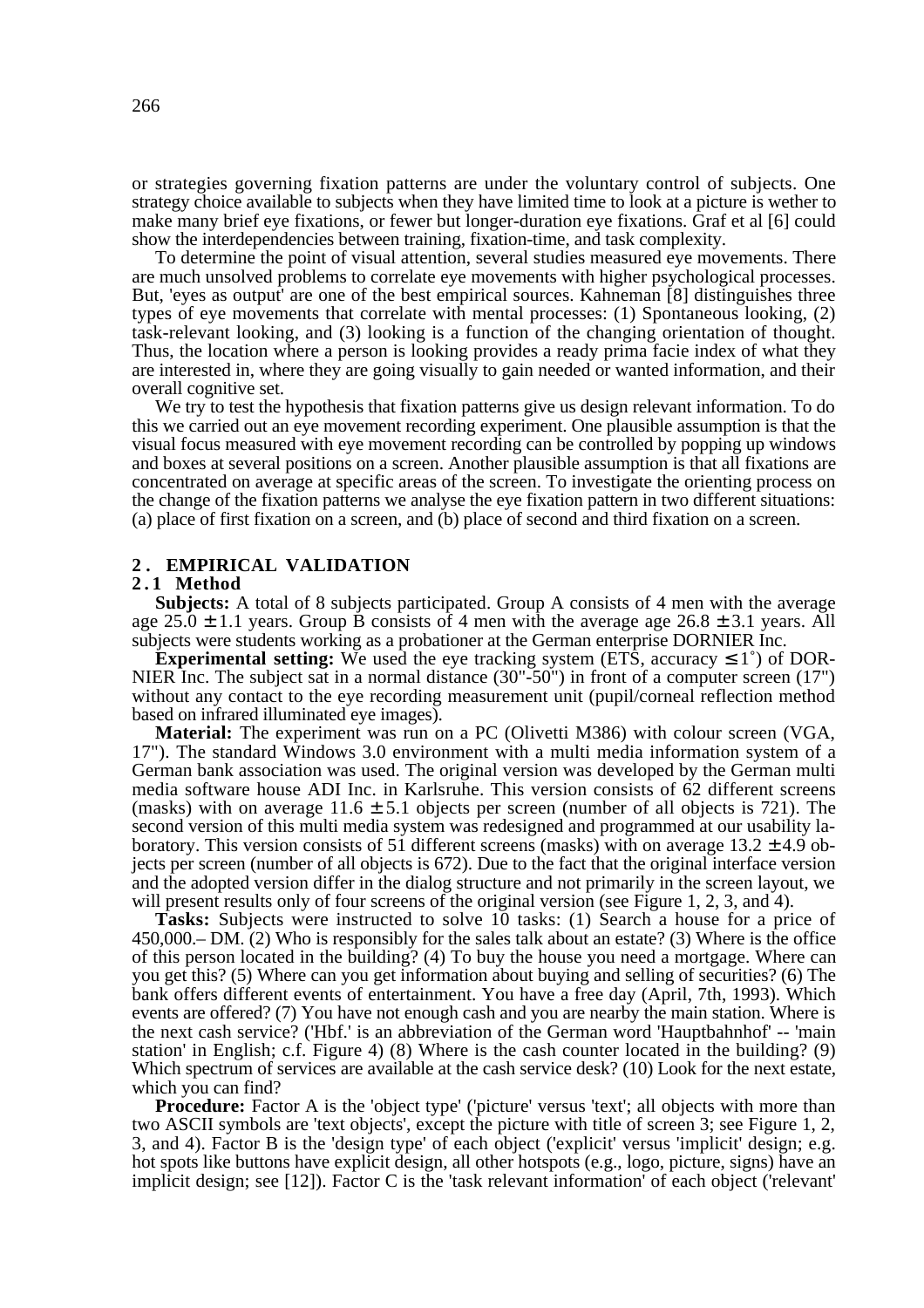versus 'not relevant'; only the following objects have task relevant information: the big arrow in the lower right corner of screen-2; the big 'EC-symbol' nearby the symbol 'Hbf' and the 'Hbf' symbol itself in screen-4; all text with 'Info-Center' and the 'red point' nearby 'Foyer' in screen-3). We used a 'Latin-square' test design.

**Measures:** The visual fixation point is given by the ETS as a crossing point of two white lines on the video and as absolute values (x-, y- co-ordinate) in a log file. The frequencies of eye positions were counted with time increments of 20 ms. We defined visual areas as representations of objects (e.g., button, logo, picture, etc.). Each object is characterized by its position and its screen space or area size. We present in this paper the analysis of the first three fixations of all eight users looking on one of four different screens each time, when they came to one of these screens during their task solving process. We differentiate the variable 'number of first fixations' ('# of first fixations') from the variable 'number of total fixations' per object (cf. Figure 1, 2, 3, and 4). The variable 'number of rest fixations' is defined as '# of total fixations' minus '# of first fixations'. The variable '# of relative first fixations' is the ratio of '# of first fixations' divided by 'object area' (measured in dots^2). This was done to eliminate the influence of the object area size on number of fixations.

#### **2.2 Results**

We analysed all presented data in Figure 1, 2, 3, and 4 with analysis of variances and correlation analysis. The screen-1 in Figure 1 is characterized by 12 different objects, 30 first fixations (top number at the right side of each object), and 186 total fixations (bottom number at the right side of each object). The screen-2 in Figure 2 is characterized by 9 different objects, 30 first fixations, and 249 total fixations. The screen-3 in Figure 3 is characterized by 15 different objects, 21 first fixations, and 252 total fixations. The screen-4 in Figure 4 is characterized by 19 different objects, 16 first fixations, and 104 total fixations.

|                          |      | Factor A 'Object' |         |      | Factor B | 'Design' |      | Factor C 'Task' |         |
|--------------------------|------|-------------------|---------|------|----------|----------|------|-----------------|---------|
| dependent variable       | df   | F-Value           | P-Value | df   | F-Value  | P-Value  | df   | F-Value         | P-Value |
| # of first fixations     | 1.53 | 5.075             | .028    | 1.53 | 0.558    | .458     | 1,53 | 0.169           | .683    |
| # of rest fixations      | 1.53 | 10.186            | .002    | 1.53 | 4.518    | .038     | 1,53 | 4.557           | .037    |
| # of total fixations     | 1.53 | 10.832            | .002    | 1.53 | 4.071    | .049     | 1.53 | 3.813           | .056    |
| # of relative first fix. | 1.53 | 1.664             | .203    | 1,53 | 1.386    | .244     | 1,53 | 20.644          | .0001   |
| # of relative rest fix.  | 1.53 | 0.784             | .380    | 1.53 | 0.242    | .625     | 1,53 | 71.512          | .0001   |
| # of relative total fix. | 1,53 | 0.985             | .325    | 1.53 | 0.414    | .523     | 1.53 | 61.669          | .0001   |

#### Table 4.

Results of three analyses of variances for the six dependent variables.

**Factor-A 'object type' -- picture versus text:** We find a significant difference for the benefit of objects with a textual content (mean of 'first fixations'  $2.5 \pm 2.5$ ) compared to objects with a pictorial content (mean of 'first fixations'  $1.1 \pm 2.2$ ; P  $\leq$  0.028, see Table 4). There are also significant effects for the variable 'number of rest fixations'  $(17.1 \pm 9.2$  for 'text' versus 8.3  $\pm$  11.2 for 'pictures'; P  $\leq$  .002) and for the variable 'number of total fixations' (19.6  $\pm$  10.4 for 'text' versus 9.4  $\pm$  12.6 for 'pictures'; P  $\leq$  .002). These advantages of textual objects disappear completely if we take the influence of the area size of the objects into consideration (variables 'number of relative … fixations').

**Factor-B 'design type' -- explicit versus implicit:** We find a significant difference for the benefit of objects with an explicit design (mean of 'rest fixations'  $18.2 \pm 10.1$ ) compared to objects with an implicit design (mean of 'rest fixations' 10.9  $\pm$  10.9; P  $\leq$  0.038, see Table 4). A similar effect can be shown for the variable 'number of total fixations'  $(20.4 \pm 10.2$ for 'explicit design' versus  $12.5 \pm 12.8$  for 'implicit design'; P  $\leq$  0.49). These advantages of explicitly designed objects disappear completely if we take the influence of the area size of the objects into consideration (variables 'number of relative … fixations', see Table 4).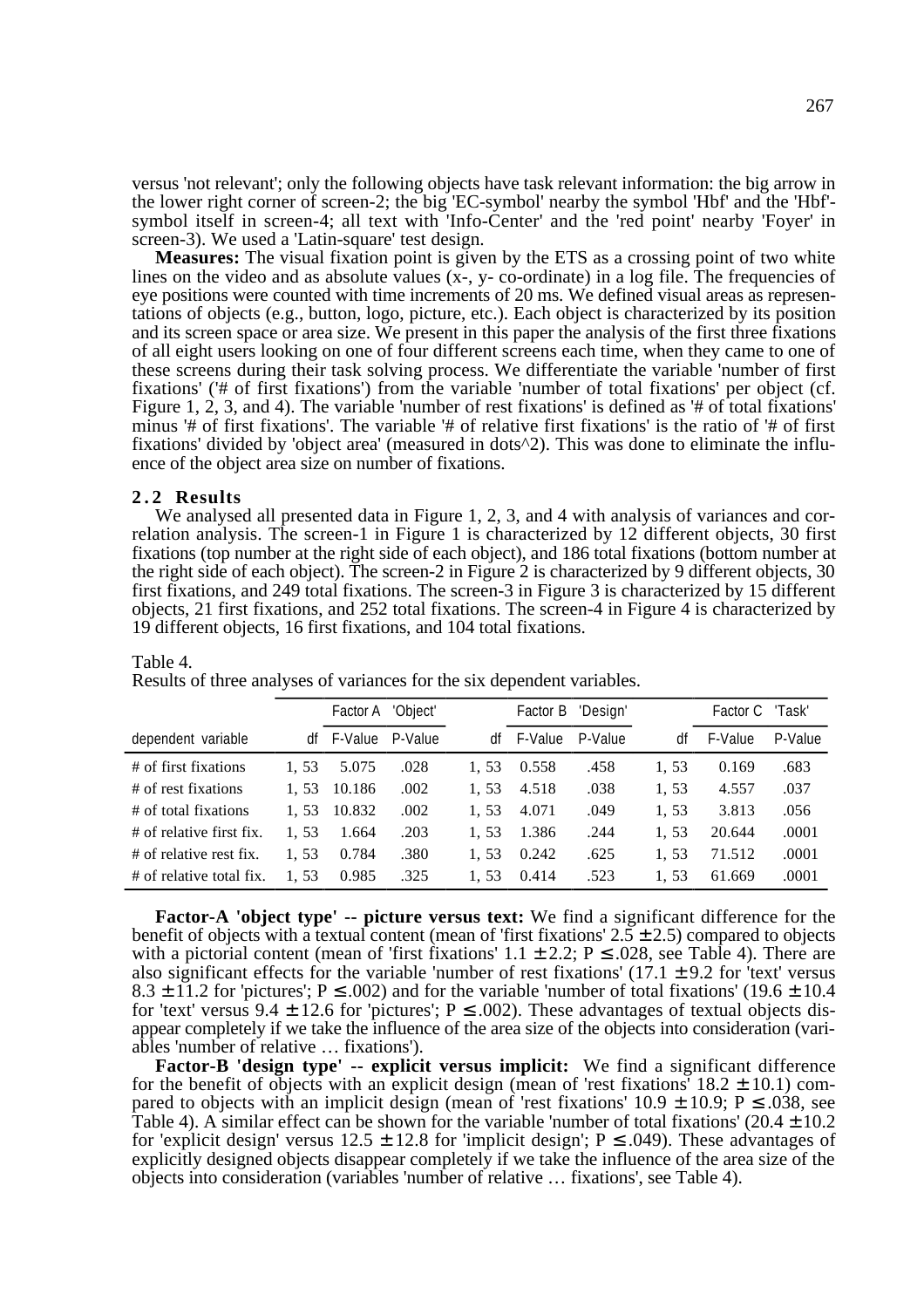**Factor-C 'task relevant information':** If we compare the mean fixation rate of objects with task relevant information with objects without task relevance then we can find significant differences for the variable 'number of rest fixations'  $(20.7 \pm 8.3$  fixations for 'relevant' objects versus 11.4  $\pm$  11.0 fixations for 'not-relevant' objects; P  $\leq$  .037) and 'number of total fixations' (22.8  $\pm$  7.7 fixations for 'relevant' objects versus 13.2  $\pm$  12.7 fixations for 'not-relevant' objects;  $P \le 0.056$ ). If we take the influence of the area size of the objects into consideration then we find highly significant differences for the benefit of objects with task relevant information's ('number of relative first fixations':  $0.27 \pm 0.37$  for 'relevant infos' versus  $0.03 \pm 0.05$  for 'not-relevant infos',  $P \le 0.0001$ ; 'number of relative rest fixations':  $1.63 \pm 1.08$  for 'relevant infos' versus  $0.20 \pm 0.22$  for 'not-relevant infos',  $P \le 0.0001$ ; 'number of relative total fixations': 1.90  $\pm$  1.40 for 'relevant infos' versus 0.23  $\pm$  0.25 for 'not-relevant infos', P  $\leq$  0.001).





Figure 1. Fixations per object on screen 1. Figure 2. Fixations per object on screen 2.





Figure 3. Fixations per object on screen 3. Figure 4. Fixations per object on screen 4.

**Orienting phase:** We find two significant product moment correlations (R): one between 'number of first fixations' and 'number of rest fixations,  $R_1 = .53$  ( $P \le 0.0001$ ,  $N = 55$ ), and the other between 'number of relative first fixations' and 'number of relative rest fixations,  $R_2 =$ .83 ( $P \le 0.0001$ ,  $N = 55$ ). If we exclude all data points with 'task relevant information', then both correlations change ( $R_1 = .62$ ,  $P \le 0.0001$ ,  $N = 48$ ;  $R_2 = .45$ ,  $P \le 0.001$ ,  $N = 48$ ). Objects that have a high attractiveness for the first time tend to keep their attraction over time.

**Power of the center:** If we count the number of all fixations in the center of different screens (e.g., see Figure 1, 2, 3, and 4), then we have an empirical indicator of the attractiveness of this central region. We defined an area of 200 dots by 200 dots (13%) of total screen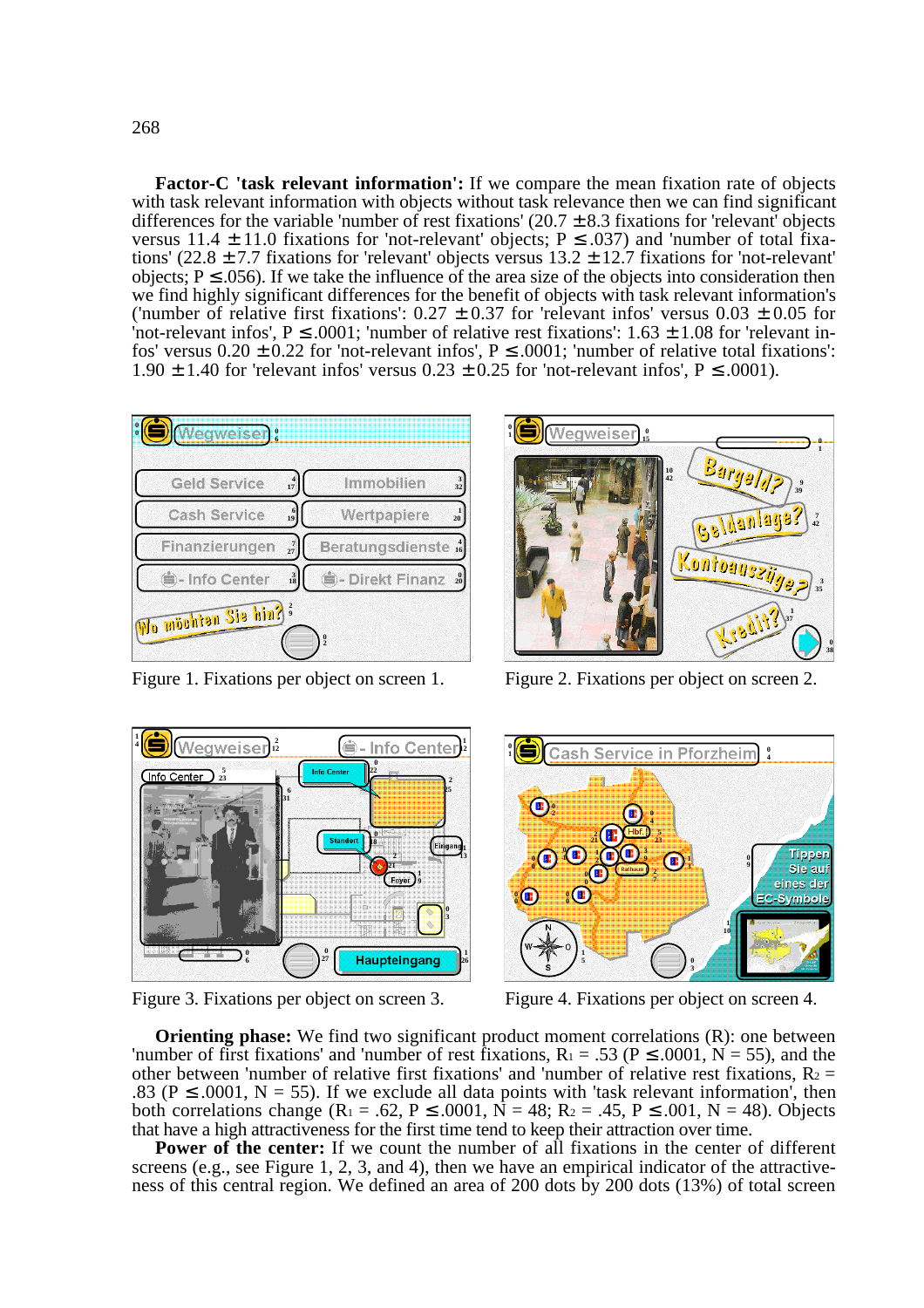space (640 dots by 480 dots) in the middle of each screen. We counted 56,350 fixations (26%) in this area of all 217,920 measuring points. This analysis was done with all data points of 62 screens of the original version and of all 51 screens of the adopted version.

## **3 . DISCUSSION AND CONCLUSION**

It is worth bearing in mind that no-one knows how perception – with its complexity – really functions. Anyone who works with design uses his powers of perception and possibly also refers to the perceptions of other people. Patterns of seeing are extremely tenacious (and vitally necessary) and extend far beyond the area of design. One methodological approach – to overcome these obstacles' – is eye movement recording during real task solving processes. Results of our eye recording experiment can be used to optimise the strategy to control and to influence the user's primary attention focus (PAF). First, we have to analyse the fixations as one parameter of attention.

**Picture versus text:** Pictorial objects (e.g. icons) are better than textual objects if the user has to solve a search task on a static screen (c.f. [2] [8] [14]). The generalisation of these empirical findings to our design problem is questionable (c.f. [13]): (1) In our case the user does not know what he or she is really looking for (semantically uncertainty), (2) the user has to solve a task in a more complex sense (search time is a minor part of the whole task solving time), and (3) the user deals with different and changing screens (orientation and navigation uncertainty). Due to these three conditions we have to interpret our results. The high attractiveness of textual objects -- measured with number of fixations -- can be possibly explained by their strong impact on the reduction of semantically uncertainty. Otherwise, if we control the influence of the object size, then we can not find anymore a difference between pictorial and textual objects.

**Explicit versus implicit design:** One important advantage of multi media screen design is the unconstrained design space: every type of textual or pictorial structure can be used. The designer is not fixed to use only rectangular windows or buttons, etc. as in the context of Ms Windows, SAA/CUA, OSF/Motif, etc. We call the design of a hotspot, that looks like a traditional button, the 'explicit' design, because the user has explicitly information about the hotspot. On the other side, if we relate hotspots with different shapes to any area on the screen, then we call this approach the 'implicit design' (see [12]). Most of all multi media information systems have a mixed design. In these cases the user has to find out, where the hotspots are on the screen, especially the implicit ones. Our results support an explicit design strategy.

**Task relevant information:** For the design process it would be very helpful, if the designer would know all task relevant information, so that he or she can design appropriate objects on the screen. This can be done with a task analysis during the design phase. On the other side, the results of our variables 'number of relative … fixations' lead us to the interpretation that these variables are very sensitive measures of objects with task relevant information. All objects with a value above  $1.0$  [100\*fixations/dots^2] are candidates to have a look on.

**Power of the center:** Arnheim [1] could show the influence of the whole picture composition on the process of interpretation. One important aspect is the design of the center. The center has a high attraction on the visual attention process. Our results are totally congruent with Arnheim's analysis and composition strategy.

**Left above placement:** Graf [5] found out that the upper part of the screen is an appropriate feedback area. In an additional investigation we could show [11], that the best result for feedback location can be obtained in left above area of the PAF. This feedback placement strategy depends on the actual place of the PAF.

**Location of the PAF:** One of our design goals is the control of the user's PAF. What we need, is a good indicator, that can be used by the interactive program, to determine where the PAF is actually on the screen. We found the actual position of the mouse cursor as such an indicator [11]. We are now able to present the actual information, feedback, etc. nearby the actual focus on the screen (left above placement). This solution is not possible, if we have a touch